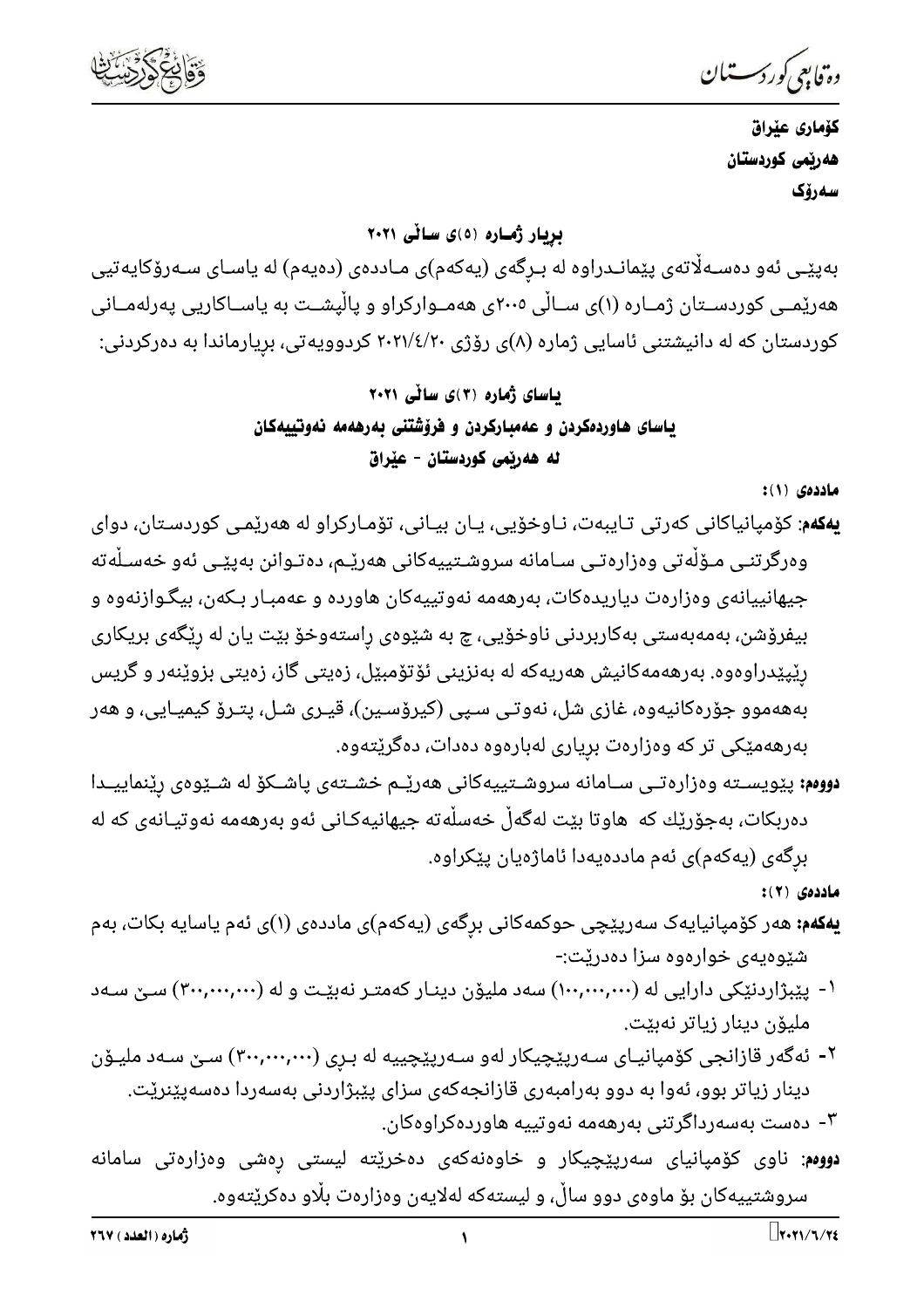دە فابىي كوردسىتىان



**سـێيەم**: له حــالْه تى دووبــارەكردنەوەي ســەرپێچييەكانى ئامــاژە پێكــراو له بــرگەي (يەكەم)ى ئەم ماددهیهدا، ئەوا کۆمپانیای سەرپێچیکار مـوڵەتی کـارکردنی لـێ وەردەگیـرێتەوە و رێگـا نادرێـت جارێکی دیکه چاڵاکییهکانی خۆی له بواری بهرههمه نهوتییهکاندا ئهنجام بداتهوه.

ماددەى (٣):

- **یهکهم**: کۆمپانیــا هاوردهکارهکــان بهپێــی حوکمهکــانی ئهم یاســایه ده تــوانن وێســتگهی فرۆشــتنی سوتەمەنى و كۆگاى عەمباركردنى بەرھەمى نەوتيى تايبەت بە خۆيان دروست بكەن، بەپێى ئەو رِیْکسازییانەی لەلایەن وەزارەتی سامانە سرووشتیەکانەوە پەیرەو دەکری٘ت، ھەروەھا دەتوانن بە مەبەستى فرۆشتنى بەرھەمە نەوتييە ھاوردەكراوەكان بەنزينخانە بەكرىٚ بگرن.
- <mark>دووم</mark>: ئەو كۆمپانيايانەی كە لە بـواری عەمبـاركردن و فرۆشـتنی بەرھەمە نەوتيـيە ھاوردەكراوەكـان كـار دەكەن، نابێت لە ھەمان كاتدا كارى عەمباركردن و فرۆشتنى بەرھەمە نەوتييە ناوخۆييەكانيش بكەن.
- **سێیهم**: هەر کۆمپانیایەک سەرپێچی حوکمەکانی برِگەی (دووەم)ی ئەم ماددەیە بکات، بە پێبژاردنێکی دارایی به بری (۰۰۰,۰۰۰,۰۰۰) پێنج سهد ملیۆن دینار سزادهدرێت، و لهحـالْهتی دووبـاره کـردنهوهی سهرپێچیهکه، به پێبژاردنێکی دارایی که بـرِهکهی ( ۷۰۰٫۰۰۰٫۰۰۰ ) حهوت سـهد ملیـۆن دینـاره سـزا دەدریت، و ریگەی یی٘نادری٘ت جـاریٚکی تـر چاڵاکییەکـانی له بـواری بەرھەمە نەوتییەکـان ئەنجـام بدات، له هەردوو حاڵەتيشدا دەستبەسەر بەرھەمە نەوتييەكاندا دەگيرێت.

ماددەي (٤):

- **یهکهم**: کۆمپانیاکـانی هـاوردهکردن و فرۆشـتنی بهرههمه نهوتییهکـان و کۆمپانیاکـانی عهمبـارکردن، بەپێی حوکمەکانی ئەم یاسـایە بە مەرجەکـانی تەندروسـتی و سـەلامەتیی و پاراسـتنی ژیـنگه و كۆنترۆلى جۆرى پابەند دەبن.
- **دووم**: هەر كۆمپانيايەک سەرپێچى حوكمەكانى برگەى (يەكەم)ى ئەم مـاددەيە بكـات بە پێبژاردنێكـى دارایی له (۰۰٫۰۰۰٫۰۰۰) پهنجا ملیوّن دینار کهمتر نهبیّت و له (۱۰۰٫۰۰۰٫۰۰۰) سهد ملیـوّن دینـار زیـاتر نەبٽت، سزادەدرێت.
- **سێیهم**: لهحاڵەتی دووباره کردنەوەی سەرپێچی، کۆمپانیاکه به پێبژاردنێکی دارایـی که له (۱۰۰,۰۰۰,۰۰۰) سـهد ملیــۆن دینـار کهمتــر نهبێـت و له (۱۵۰٫۰۰۰٫۰۰۰) سـهد و پهنجــا ملیــۆن دینـار زیــاتر نهبێـت، سزادهدریْت، و ریْگەی پیْنادریْت جاریْکی تر چالاکییەکانی له بواری بەرھەمە نەوتییەکان ئەنجام بداتەوە.

ماددەى (٥):

وهزارهتی سامانه سروشتییهکان و وهزارهت و دهسته پهیوهندیدارهکان ههریهکهیان بهیێی پسیۆری و تايبه تمەندى خۆيان، چاودێرى پابەند بـوونى كۆمپانياكـان بەو مەرج و خەسـلْەتانەى لەم ياسـايە و ياسا بەركارەكاندا ھاتوون، لە ئەستۆ دەگرن.